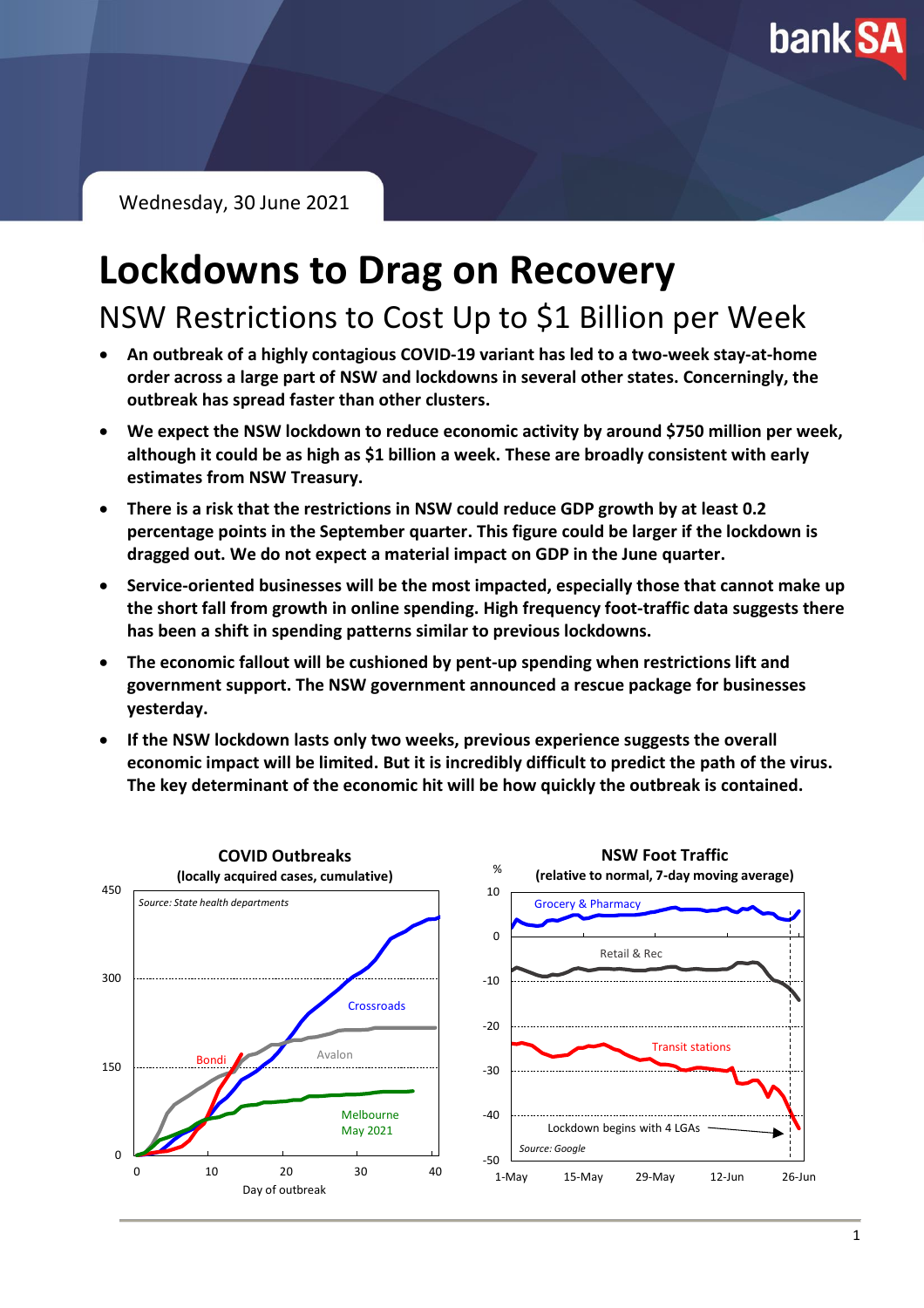# **Lockdowns sweep the country again**

The New South Wales government has announced a two-week stay-at-home order for Greater Sydney, Wollongong, Blue Mountains and Central Coast, running until midnight 9 July. These regions account for around 25% of Australia's economic activity. The outbreak has been traced to the Delta variant of the virus. Officials advise the strain is at least twice as transmissible as previous variants in Australia. Queensland, Western Australia and the Northern Territory have also implemented lockdowns, at this stage shorter and earlier than the New South Wales lockdown, in response to new cases. Interstate borders have snapped shut around the country. South Australia has also had cases of community transmissions and tightened restrictions.

Mobility data shows a large reduction in foot traffic in New South Wales around public transport transit stations, and retail and recreation venues since the initial lockdown of four Sydney local government areas. On the other hand, foot traffic in grocery stores and pharmacies increased as people stocked up in preparation for the lockdown. These movements are consistent with spending patterns in previous lockdowns.

So far, the "Bondi" cluster is spreading faster than other outbreaks in New South Wales. As of today, or day 14 of the outbreak, there have been 172 cases of community transmission. By day 14, there were 160 locally acquired cases, in total, following the Avalon outbreak. At the same point in time, there were 128 cases of community transmission following the Crossroads outbreak.

There is some risk that the lockdown in New South Wales will last longer than two weeks, considering the high rate of transmission of the Delta variant and the geographical spread of the virus across New South Wales. As a point of comparison, the lockdown linked to the Avalon cluster lasted three weeks. The Bondi outbreak is spreading faster and is also less easily ring-fenced than the Avalon outbreak. For example, the Avalon outbreak was on a peninsula which can be partly shut off through closure of a single bridge.

Encouragingly, in a press conference earlier today, Premier Berejiklian hinted the lockdown was on track to end as planned on 9 July. The Premier noted case numbers have not surged as high as the authorities anticipated.

# **NSW lockdown to shave up to \$1 billion a week off economic activity**

We expect the lockdown to reduce economic activity by around \$750 million per week, drawing on the experience of Victoria during its Stage 4 lockdown in late 2020. It could be as high as \$1 billion a week if the impact in regional New South Wales is similar to Greater Sydney, Wollongong, the Blue Mountains and the Central Coast. Similarly, preliminary estimates from New South Wales Treasury indicate the lockdown will cost the economy around \$850 million per week.

However, the upshot is that consumer spending tends to rebound sharply as restrictions ease, because of pent-up demand, which partly offsets the losses from the lockdowns.

The restrictions will weigh on consumer and business confidence, with most of the impact of a two-week lockdown being felt via reduced consumer spending. Indeed, consumer confidence fell 4.6% in Sydney and 6.6% in regional New South Wales in the week ending 27 June. The national consumer confidence index was largely unchanged, although the survey was mostly conducted before tighter restrictions swept across the rest of the country.

Service-oriented businesses will be the most impacted, especially those that cannot make up the short fall from growth in online spending. For example, domestic accommodation operators will be impacted in New South Wales, and other states which rely on Sydney-siders for demand during the peak school-holiday period will also be hit.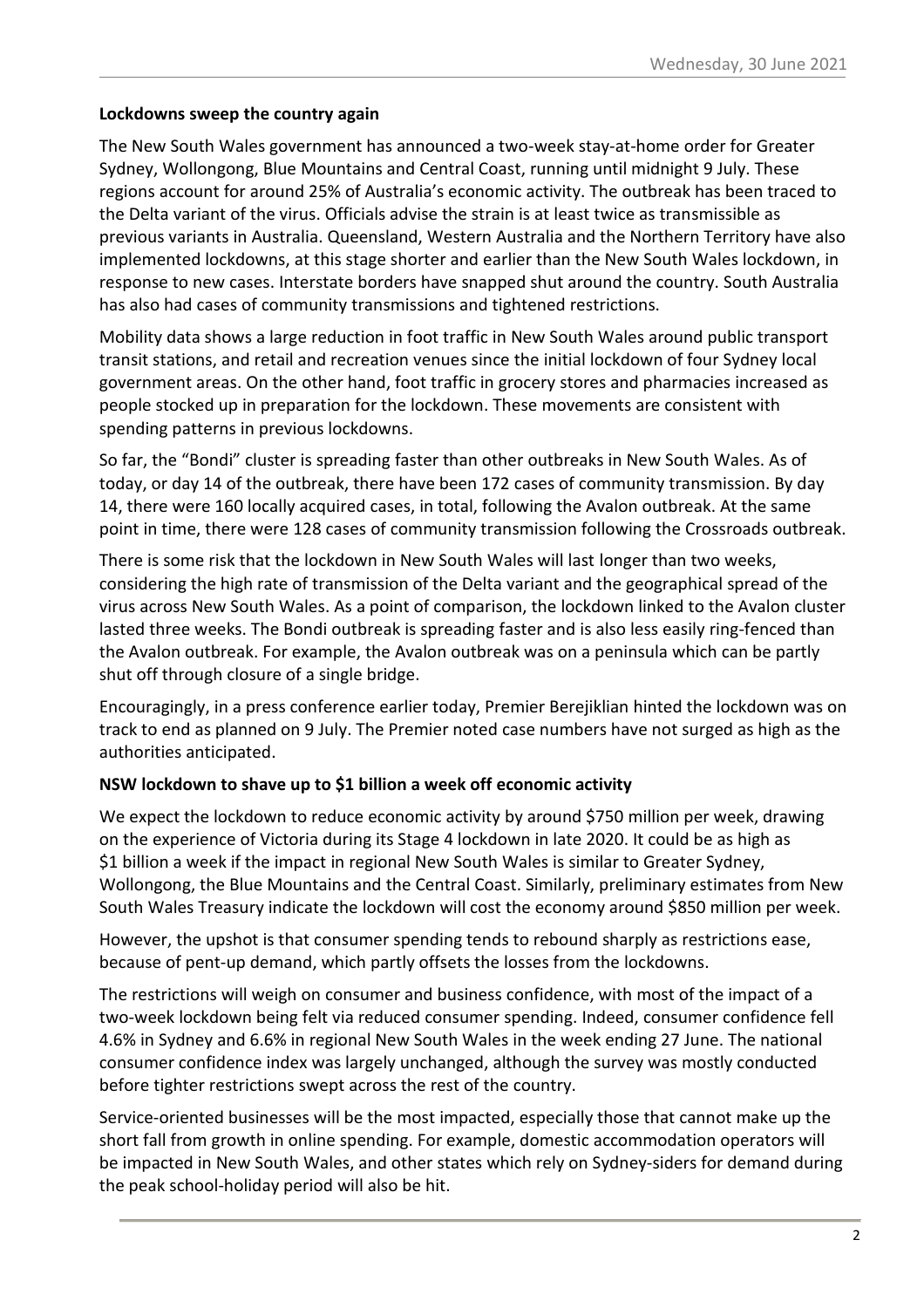# So what does this mean for national economic activity?

There is a risk that the restrictions in New South Wales could reduce GDP growth by at least 0.2 percentage points in the September quarter. This figure could be larger if the lockdown is dragged out. We do not expect a material impact on GDP in the June quarter given the lockdown was imposed in the final week of the quarter. Importantly, over 2021, the economy should still record solid growth after a contraction of 1.0% in 2020. The lockdown may also temporarily weigh on the recovery in the labour market, although if the stay-at-home order is contained to two-weeks, the overall impact on jobs is likely to be limited.

The economic fallout will be cushioned by pent-up spending when restrictions lift and government support for households and businesses. Support includes the Federal government's COVID-19 disaster relief payment for individuals and the New South Wales government's relief package for impacted small businesses, as well as tourism and hospitality operators. The New South Wales government's package includes grants between \$5,000 and \$10,000 for affected businesses, payroll tax deferrals and an extension of the Dine and Discover program to the end of August from the previous July 31 deadline. Hotels and clubs will also be given some tax relief, including the option to defer their June quarter gaming machine tax payments.

The recent setbacks from the resurgence of the virus may weigh on business credit growth in the near term. We expect business credit growth is likely to improve as the recovery in business investment continues, alongside elevated capacity utilisation. In fact, data released today showed that business credit continued to pick up through May. However, the fresh outbreaks across the country since late May could temporarily disrupt the recovery in business credit growth.

### **We rebounded quicky from previous lockdowns, but the near-term outlook is still uncertain**

Economic forecasting in a pandemic is a humbling exercise. Indeed, since the onset of COVID-19, consensus economic forecasts and policymakers have consistently underestimated the strength of Australia's recovery. As we have learnt time and time again, it is incredibly difficult to predict the path of the virus. The critical determinant of the economic impact will be how quickly the outbreak is contained, and hence how quickly restrictions are relaxed.

The economy has been resilient in the face of short snap lockdowns over the past six months or so. If this lockdown lasts only two weeks, previous experience suggests the economic impact will be limited. Consumer and business confidence rebounded quickly from previous episodes, and the labour market generally continued to recover. It could also be argued that consumers have become more accustomed to living with the virus and adjusting their shopping habits. This may lead to less fear around avoiding crowded shopping centres, especially given vaccines are now being rolled out. In addition, many businesses learnt how to adapt their operations in response to previous lockdowns and so may be faster to adapt to restrictions, helping minimise revenue losses.

On the other hand, a key downside risk is that the lockdown is dragged out in New South Wales and that we also see longer lockdowns around the rest of the country. The longer the lockdown, the bigger the hit to the economy. In addition, last year consumer spending was boosted by a strong pick up in spending on goods, as travel, entertainment and other service-oriented businesses were shut down. There was a lift in spending on household goods, as people decked out their home offices and purchased new TVs and other electrical goods. It could be the case that consumer spending benefits less from this substitution to goods from services this time around, given many households have already adapted to the shift in our lifestyles.

If nothing else, this outbreak is a reminder that we cannot afford to be complacent about the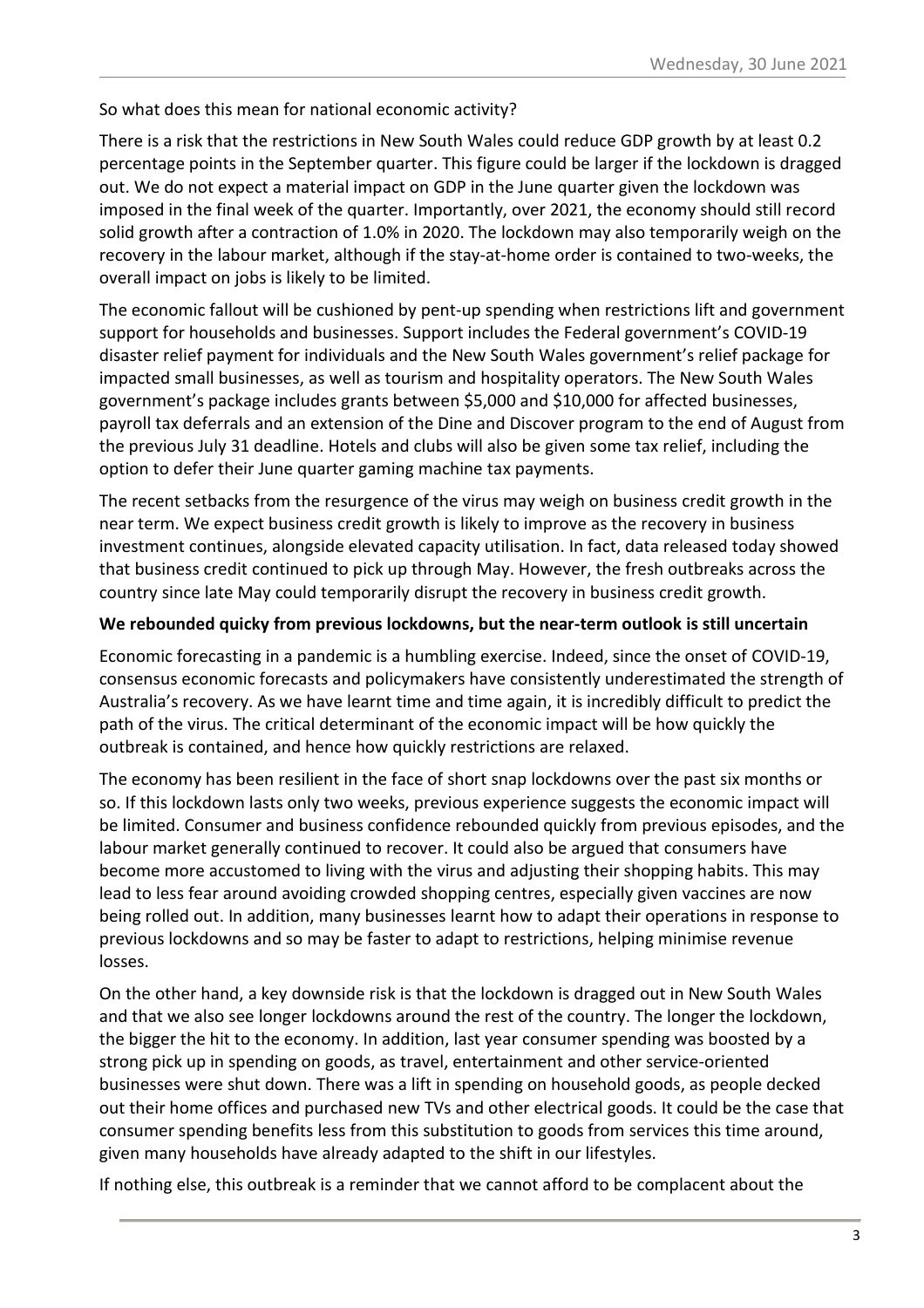vaccine rollout. So far, only around 5% of the population are fully vaccinated. On Monday evening, it was announced that adults of all ages – including under-40s not yet eligible for Pfizer – could request the AstraZeneca jab from GPs, marking a massive shift in the vaccination program. The possibility of lockdowns will remain a cloud over the economic outlook until we have made much more progress in immunising the population.

> **Matthew Bunny and Jarek Kowcza** Ph: 02-8254-0023